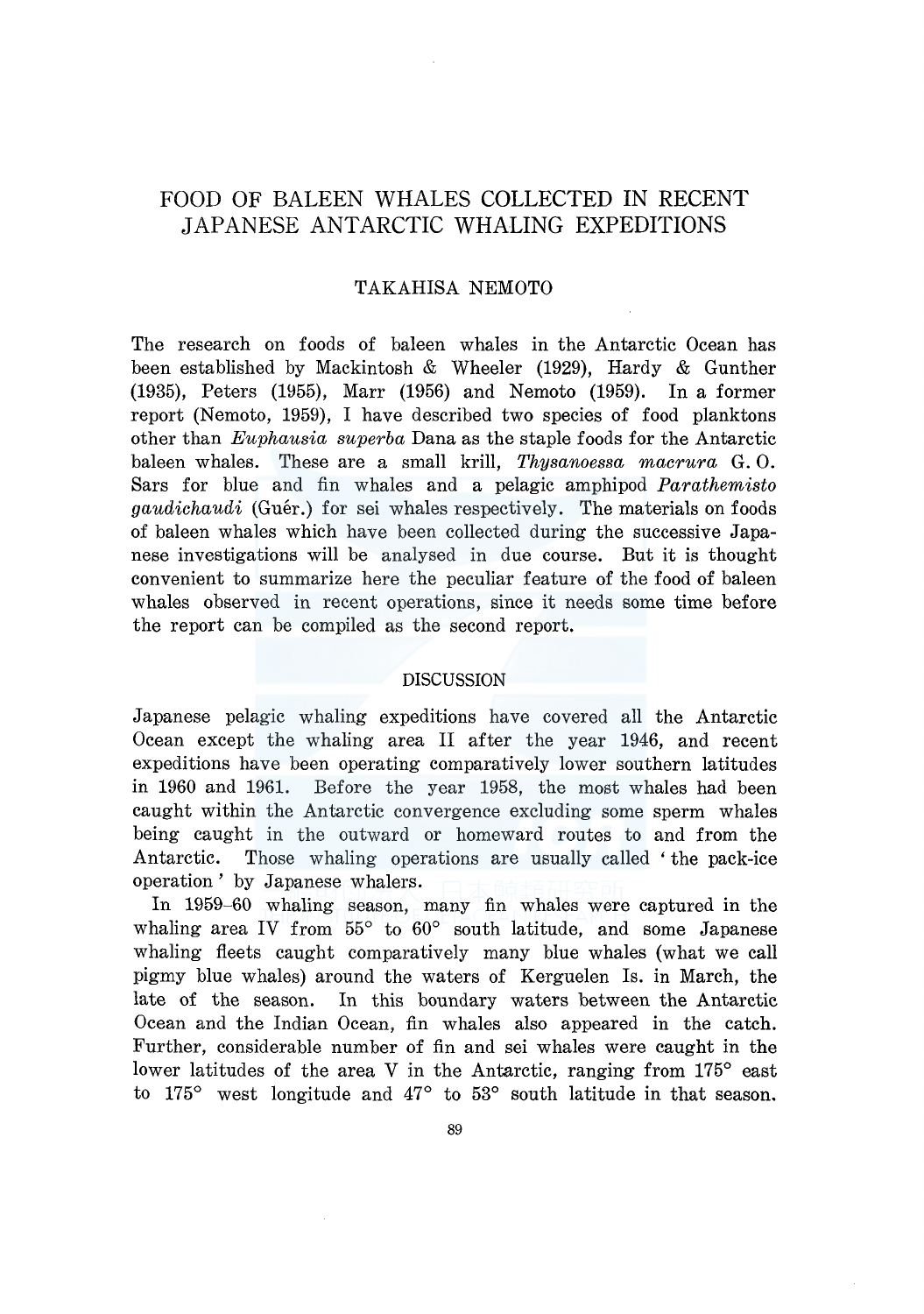## 90 T. NEMOTO

This whaling ground was also situated at the far north waters of the Antarctic convergence as illustrated in Figs. 2 and 3.

In 1960-61 whaling season, the whaling ground in the lower latitudes of the Antarctic Ocean expands further. Many blue, fin and sei whales have been caught in the adjacent waters not only to Kerguelen Is. but also Prince Edward Is. and Crozet Is., in the north zone of the Antarctic convergence. The most northern position extends to the latitudes of 42° south in South Madagascar ridge. On the other hand, the usual pack-ice operation has conducted in the whaling area V and VI in the first and the middle of the whaling season, but whaling ships come up from 65° to 55° latitude in 150° W near the Antarctic convergence, which runs along comparatively higher latitudes in that region. As illustrated in Figs. 2 and 3, many sei and fin whales have been caught in the waters just south of the Antarctic convergence. From the observations in the whaling ships and the research on the materials collected on those whales, a map showing the distribution of food species of southern baleen whales is compiled here as a preliminary report.

As a staple food of blue (pigmy blue) whales in the waters around Kerguelen Is., a krill *Euphausia vallentini* Stebbing was found in 1959- 60 season (Nemoto, 1961). Those blue (pigmy blue) whales captured in the neighbouring waters from Kerguelen to Heard Island between March 17 and March 26 in 1960 (Ichihara, 1961), took considerable amounts of krill *Euphausia vallentini. E. vallentini* is a moderate euphausiid mainly distributing throughout the sub-Antarctic zone between the Antarctic convergence and sub-Antarctic convergence (John, 1936), but it is stated the southern range of the main group of  $E$ . *vallentini* extends to the south a little way through the Antarctic convergence (Mackintosh, 1960). John describes that *E. vallentini* is found a little way south of the Antarctic convergence in winter only. He considers that the flow of Antarctic surface waters to the north, strongest in summer when snow and ice are melting in the south is reduced in winter, and the slowing up of the current leads to a southern movement of sub-Antarctic waters at the surface. The fact that waters of the Antarctic ocean south of the Antarctic convergence is mixed with sub-Antarctic water in winter may causes the south extending of *E. vallentini.* As it is described in John's figure and a discussion by Mackintosh (1960), *E. vallentini* occurs in circumpolar waters, and it should be noted it occurs especially in the stations where the ridge of the sea bottom is prominent. The waters around Pacific-Antarctic ridge, Atlantic-Antarctic ridge, Falkland shelf, Aukland shelf and Antipodes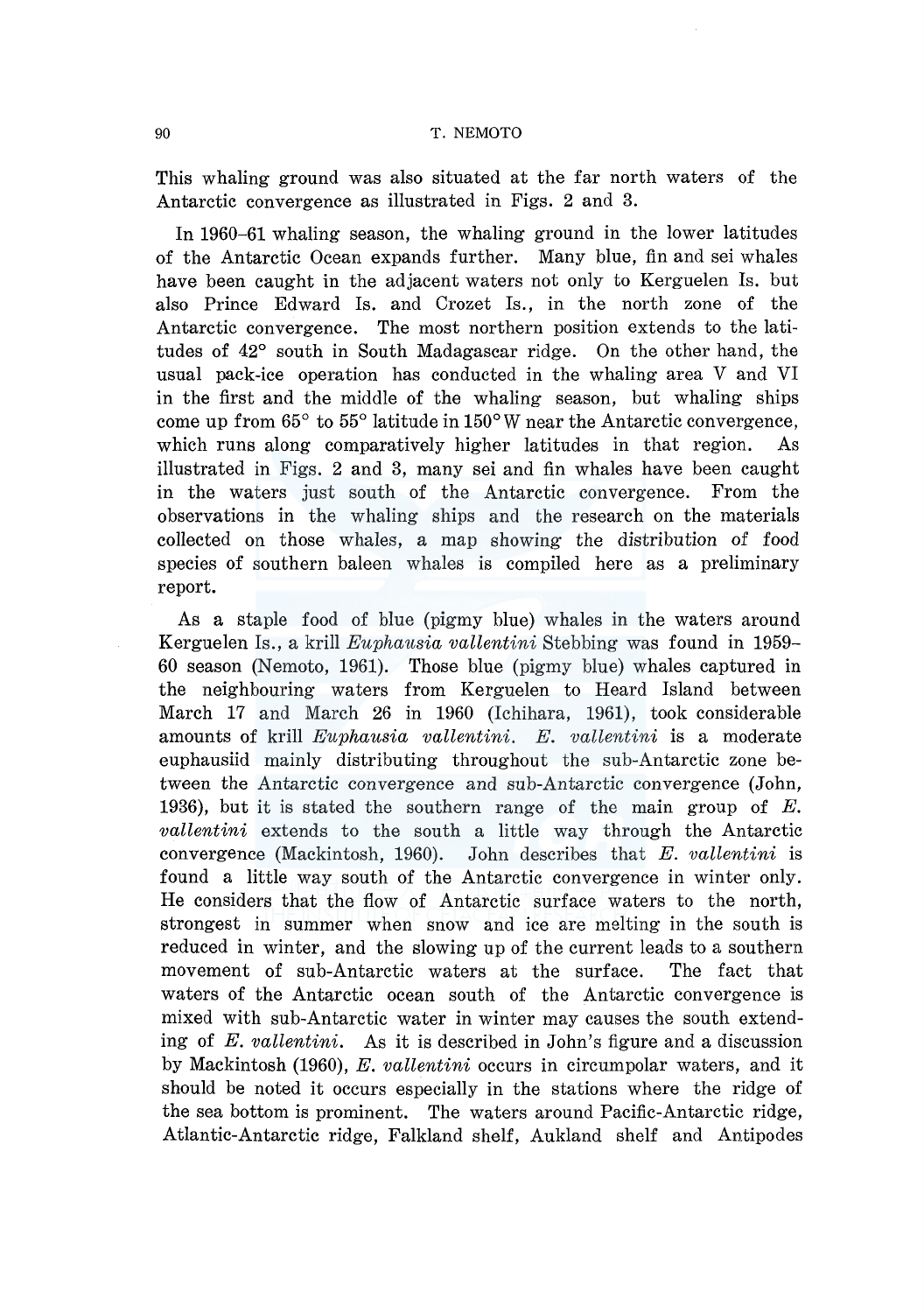Is. shelf fairly coincide with the main occurrences of *E. vallentini* m John's report.

Perhaps the most southern occurrence of the main group of *E. vallentini*  revealed by this study to which I would first draw attention is found along the Kerguelen-Gaussberg ridge streching south-eastery from Kerguelen Is. through MacDonald Is., Heard Is. and Banzare Sea Mount. In this waters along the ridge, *E. vallentini* penetrates into the Antarctic Ocean as far as 54 ° South latitude through the Antarctic convergence in the summer season. Although the standing crop of  $E$ . *vallentini* has not been examined successfully in the southern seas yet, the real amount of the *E. vallentini* is abundant from the consideration on stomach contents of baleen whales caught in these waters. This fact may be proved by the distribution and number of blue and fin whales feeding on *E. vallentini.* 

I suggest that, from the above facts, the waters around Crozet Is. and near islands possess the possibility of being feeding ground of blue (pigmy blue) whales (Nemoto, 1961), and many blue (pigmy blue) and fin whales have been captured in the waters around Prince Edward Is. and Crozet Is. as well as in Kerguelen waters in 1960-61 season, the main food of which is also *Euphausia vallentini* as expected. Usually blue whales are feeding on *Euphausia superba* or *Thysanoessa macrura* in the waters of the pack-ice in the Antarctic, and they are not so common in the off waters off the pack-ice. Those blue (pigmy blue) whales are now considered as a distinct population from the usual blue whales in the high Antarctic (Ichihara, 1961), but the reason why the population of those blue (pigmy blue) whales is made in the lower latitudes of southern sea is unsolved. This problem will be discussed again in the following part of this paper.

If *Euphausia vallentini* is very abundant in the shallower waters of sea mounts or the shelf of islands along the Antarctic convergence and sub-Antarctic zone, it may be foods of other baleen whales in the waters around Tristan da Cuhna Gr., Falkland shelf, Campell Is., Aukland Is., Antipodes Is., and Tasmanian shelf as well as Prince Edward Is. and Kerguelen Is. waters. As a matter of fact, *E. vallentini*  is found in stomachs of fin and sei whales in the waters of Antipodes Is. and Campell Is. bank, south of New Zealand.

The case that one blue (pigmy blue) whale fed on *Parathemisto gaudichaudi* in Kerguelen Is. waters is also a notable finding in recent investigation in the southern ocean.

Fin whales had been captured mainly from the whaling area III to the area IV in 1958-59 season. These fin whales were feeding on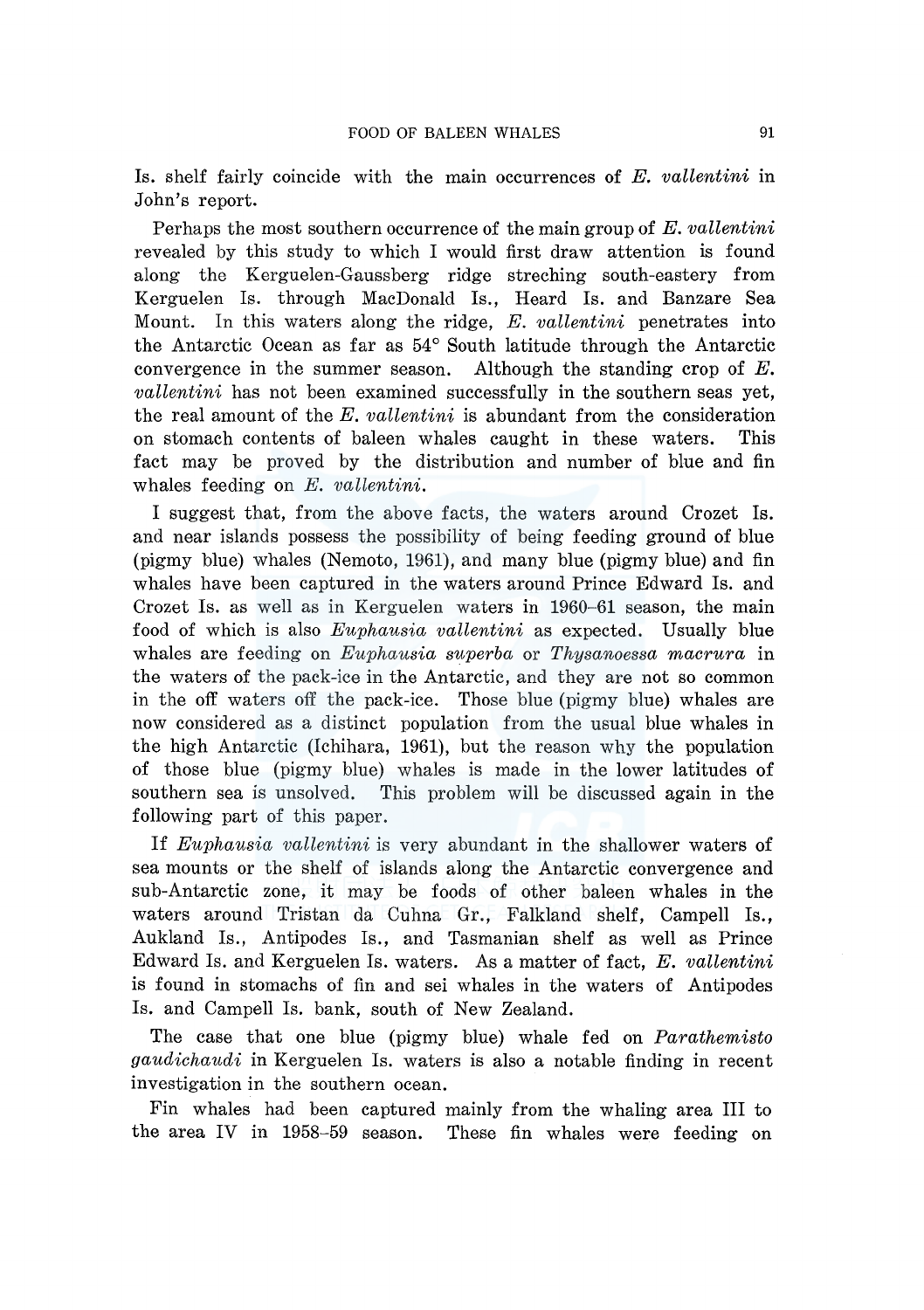*Euphausia superba* in the pack-ice waters, some of which were feeding on *Thysanoessa macrura* in the area VI as before. All whales captured in the years distributed in the waters south of 60° south latitude toward the pack-ice. In the following season in 1959-60, the catch of fin whales



Fig. 1. Distribution of foods of baleen whales in the Antarctic

in the high Antarctic waters decreased considerably, but some 5900 fin whales were captured in the whaling area IV from 55°to 60° south latitude. The main whaling ground situated at the Kerguelen Gaussberg ridge and the east of Banzare sea mount. *Euphausia superba* is the dominant food in the waters. Although the further collection of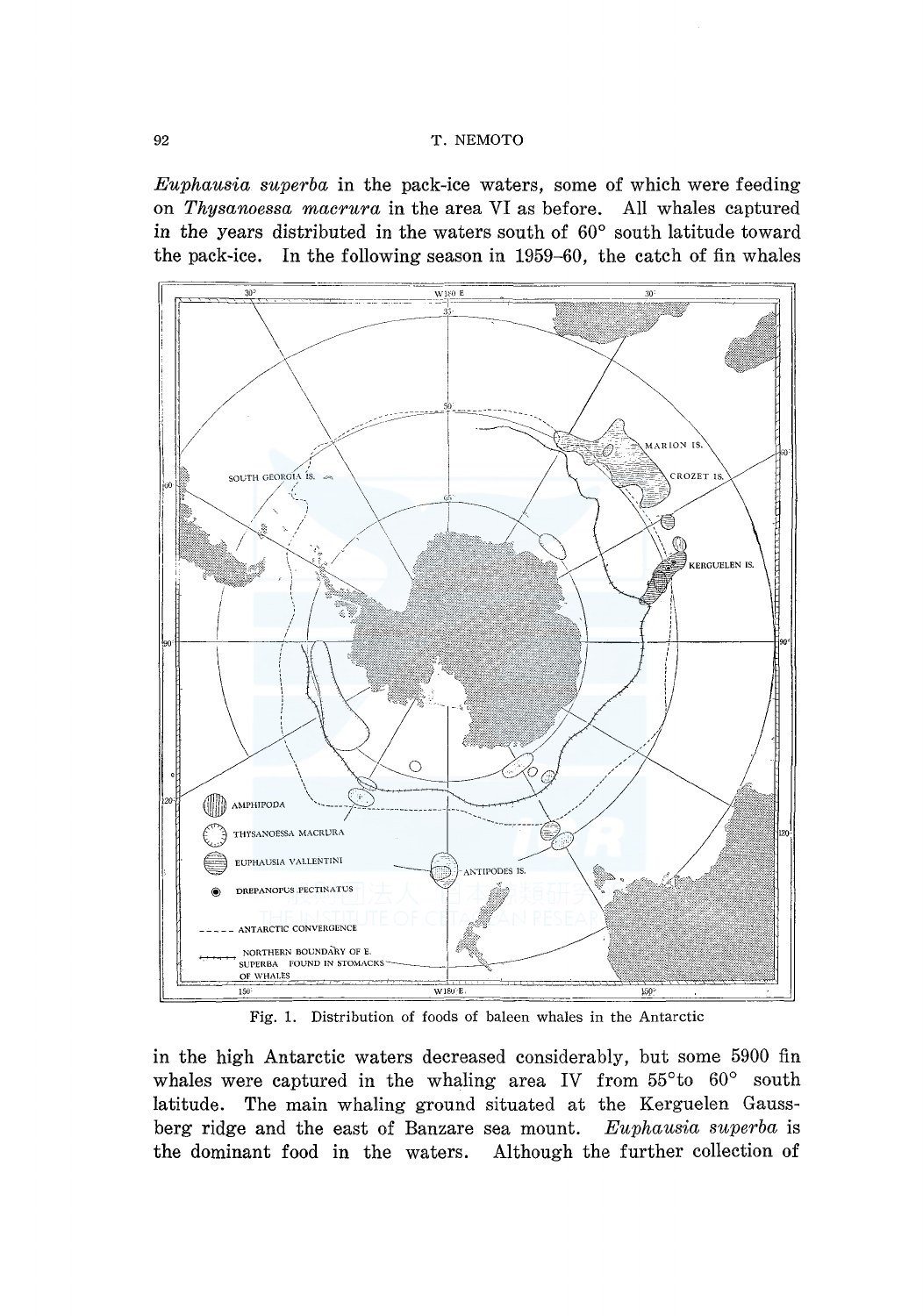material is in need, 1 year group and immature 2 years group are dominant, and the full grown 2 years group is scarce in collections. Since the boundary of *Euphausia superba* may be shown in Fig. 1, it is protruding to the north in this region. When I compare with the Fig. 1 to the figure of Marr (Marr, 1956 Fig. 1), the figure of Marr lacks the project distribution of *E. superba*. However, Marr notes a instance that the deflection of East wind drift associated with the Kerguelen Gaussberg Ridge brings forth the northward distribution of larval forms of *E. superba.* 

From the distribution of temperature, salinity and oxygen content, the northward current makes result of the transference of water from East wind Drift to West Wind Drift in the east of Kerguelen Gaussberg ridge (Deacon, 1937).

Recently Baker has added the unpublished data on the distribution of adolescent and adult *E. superba* to the figure of Marr (Baker, 1956, Fig. 6). From the comparison between the Baker's figure and Marr's one, it is clear that a considerable occurrence of *E. superba* is added in the region of Kerguelen-Gaussberg ridge. So, it is reasonable to consider the concentration of *E. superba* in the middle Antarctic in 1959- 61 seasons is due to the drift of adlescent forms of *E. superba* from the East Wind Drift region. If this assumption is true, the suitch of the main concentration of *E. superba* from the east to the west in this region in 1960 and 1961 is apparently originated from the change of the northern encroachment of cold water from East Wind Drift bringing *E. superba.* The fact that the number of baleen whales feeding on *E. superba* decreases entirely in the west waters of Kerguelen Gaussberg ridge where the West Wind Drift is strong may also prove above consideration.

In any case, it should be noted that the excessive concentration of *E. superba* has occurred in the West Wind Drift region. These waters are, as Beklemishev describes (Beklemishev, 1960), situated at the route of the cyclones of the Indian ocean polar front and those of the Atlantic polar front, and may cause the upwelling of the adlescent form of *Euphausia superba,* which is brought in the strongest current of lower stratum of the surface current along the Kerguelen Gaussberg ridge (Marr, 1956).

The northern limit of the distribution of *Euphausia superba* is discussed by Marr (Marr, 1956). He consideres the northern boundary of maximum abundance of *E. superba* coincides with the boundary of the East Wind and the West Wind drifts, and the single occurrence is far to the south of the Antarctic Convergence except the neighbourhood of South Georgia. But recent investigations on food of whales reveals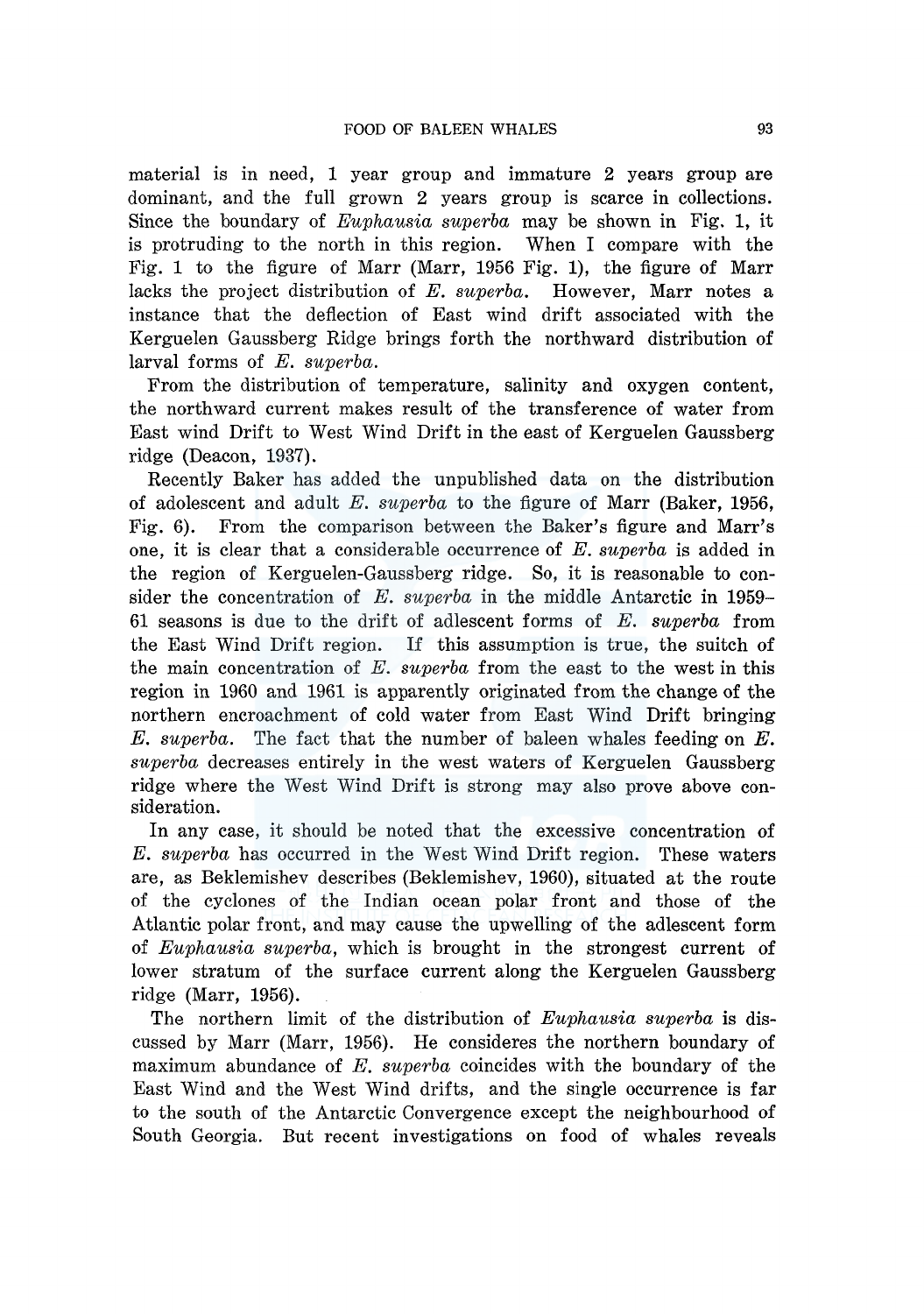that the abundant occurrences of *E. superba* should be added in the three sea regions in the middle Antarctic at least.

As shown in Fig. 1, in the lower Antarctic waters from  $0^{\circ}$  to  $30^{\circ}$ east longitude, where the effect of Weddel Drift current is observed, *E. superba* is very important for fin whales just within the Antarctic convergence. This tendency of the concentration of *E. superba* is already described in the figure by Baker (Baker, 1956, Fig. 6). The second region is Kerguelen-Gaussberg waters, and the third in 150° west waters. It may be interesting to mention that the two currents Weddell and Ross currents bring the adolescent forms of *E. superba*  to the north as far as the boundary of the Antarctic convergence.

In the Antarctic and southern waters, following species of euphausiids have been described in the published papers (John, 1936; Mackintosh, 1960, etc.).

*Euphausia crystallorophias* Holt & Tattersall

- *E. superba* Dana
- *E. frigida* Hansen
- *E. triacantha* Holt & Tattersal
- *E. vallentini* Stebbing
- *E. longirostris* Hansen
- *E. lucens* Hansen
- *E. similis* Sars
- *E. similis* var. *armata* Hansen
- *Thysanoessa macrura* Sars
- *T. vicina* Hansen

Among those euphausiids, only *E. vallentini, E. superba, E. crystallorophias* and *Thysanoessa macrura* have been described as foods of southern baleen whales (Mackintosh, 1942; John, 1936; Nemoto, 1959 etc.). All those food euphausiids display the shoaling habit clearly, which is very important for the swallowing feeding type whales, blue, fin and humpback whales (Nemoto, 1959). Two moderate sized euphausiid *Euphausia frigida* and *E. triacantha* also distribute in the Antarctic zone (John, 1936; Baker, 1956). But they do not demonstrate typical shoaling habit especially in the latter (Baker, 1956) in the surface of the waters.

From the point, *E. similis* may be a food for baleen whales in the lower sub-Antarctic zone because it makes the heavy shoal sometimes.

Owing to the scarcity of the catch, there was much less certainty about the staple food of sei whales in the southern hemisphere before a report was published. In the report (Nemoto, 1959), I studied sei whales recently increased in the Antarctic summer, and described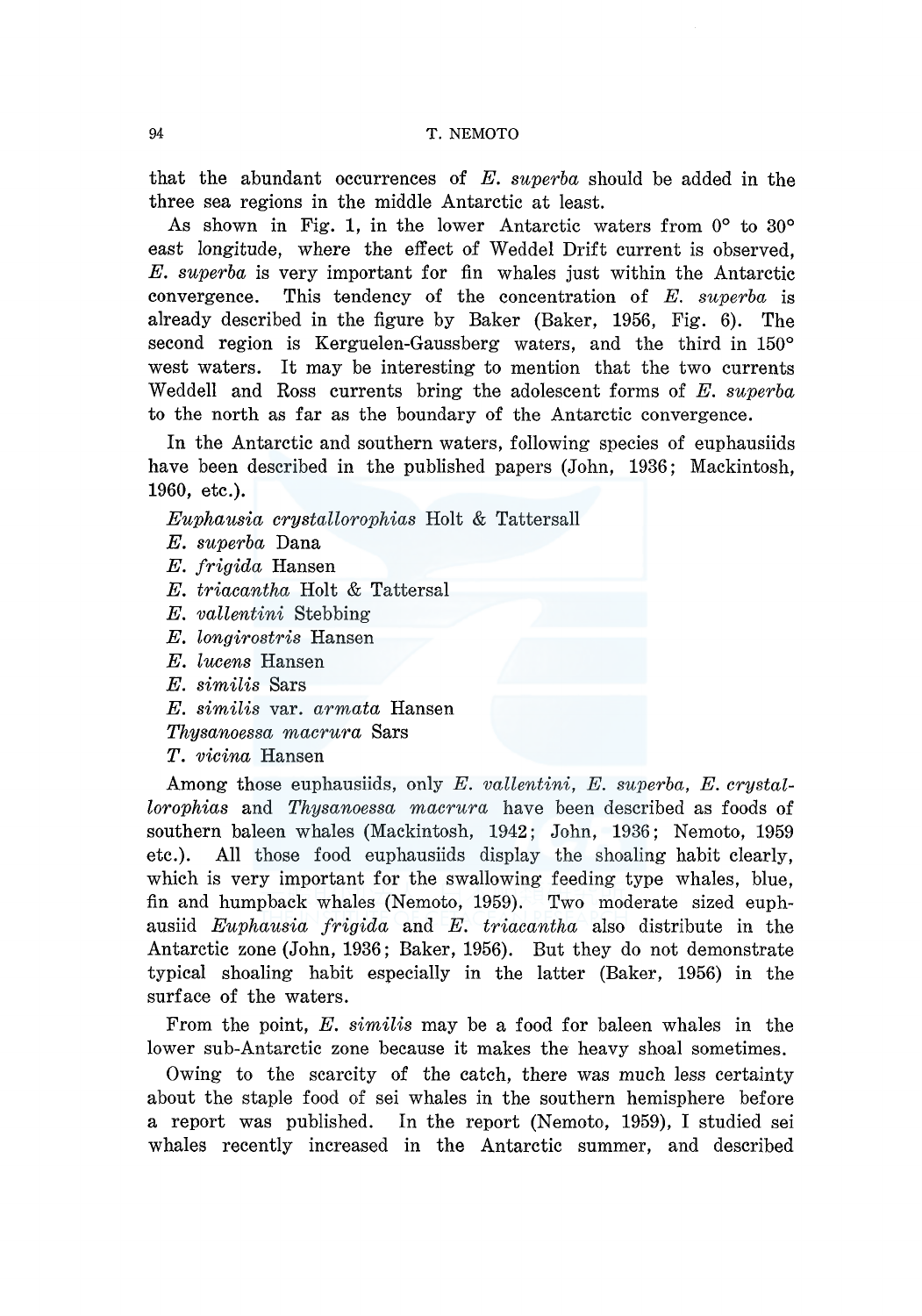pelagic Amphipoda, *Parathemisto gaudichaudi* as a principal food of sei whales in the southern hemisphere besides *E. superba,* and suggested the southern sei whales distribute from the sub-antarctic zone to the lower Antarctic zone feeding on the scattering zooplanktons such as pelagic amphipods and copepods.

After the year 1957, comparatively many sei whales have been caught, the considerable part of which have been feeding on *Parathemisto gaudichaudi.* Especially in 1959-60 season, sei whales captured in the subantarctic waters between 170° east and 170° west longitude have taken the amphipods. The complete taxonomic studies on those amphipods is still not solved owing to the scacity of the materials, however, the most of them are considered *Parathemisto gaudichaudi.* As Barnard describes (Barnard, 1932), it occurs everywhere in the south Atlantic and the southern Indian Ocean. The circumpolar occurrence of P. *gaudichaudi* is also described by Baker (Baker, 1954).

|                |                |                              |           |            |      | INDIAN OCEAN SECTOR OF THE ANTARCTIC IN 1901 |                        |                |            |      |       |
|----------------|----------------|------------------------------|-----------|------------|------|----------------------------------------------|------------------------|----------------|------------|------|-------|
|                |                | $0^{\circ} \sim 70^{\circ}E$ |           |            |      |                                              | $70^{\circ}$ E ~ 130°E |                |            |      |       |
|                |                |                              |           |            |      |                                              |                        |                |            |      |       |
|                |                |                              |           |            |      |                                              |                        |                |            |      |       |
| Latitude Range | superba        | value n t in i               |           | pectinatus |      | $vq$ and $n$                                 | value n i n i          | $\emph{gaudi}$ | pectinatus |      |       |
| (South)        |                |                              | Amphipoda |            |      |                                              |                        |                |            |      |       |
|                |                |                              |           |            |      |                                              |                        |                |            |      |       |
|                | E.             | E.                           |           | Ż.         | None | E.                                           | E.                     | P.             | Ä.         | None |       |
| $40 - 45$      |                |                              |           |            | 14   |                                              |                        |                |            |      |       |
| $45\!\sim\!50$ |                | 6                            | 5         |            | 49   |                                              | $\mathbf{2}$           | 3              | 1          | 22   |       |
| $50 - 55$      | 10             | 1                            |           |            | 11   | 1                                            | $\overline{2}$         | 14             | 1          | 12   | A. C. |
| $55 - 60$      | $\overline{7}$ |                              |           |            | 11   | 24                                           |                        |                |            | 18   |       |
| $60 - 65$      |                |                              |           |            |      | 3                                            |                        | œ              |            |      |       |

TABLE 1. FOOD SPECIES FOUND IN STOMACHS OF SEI WHALES IN THE INDIAN OCEAN SECTOR OF THE ANT ARCTIC IN 1961

*Parathemisto gaudichaudi* performs distinct vertical migration in the waters around South Georgia (Hardy & Gunther, 1935), but it does not display the distinct vertical migration in the higher latitudes of the southern ocean (Mackintosh, 1934). This is no doubt partly connected with the reduction or the absence of darkness in summer in the high latitudes (Mackintosh, 1934). The feeding percentage of sei whales, as the correspondence, is higher in the morning or in the evening in the lower latitudes of the Antarctic.

The most northern position of the capture in sei whales in 1960-61 season extends to 42° south in 40° east, where all sei whales have vacant stomachs, but fin whales in these lower sub-Antarctic region take *Euphausia vallentini.* Sei whales in the high Antarctic take *E. superba*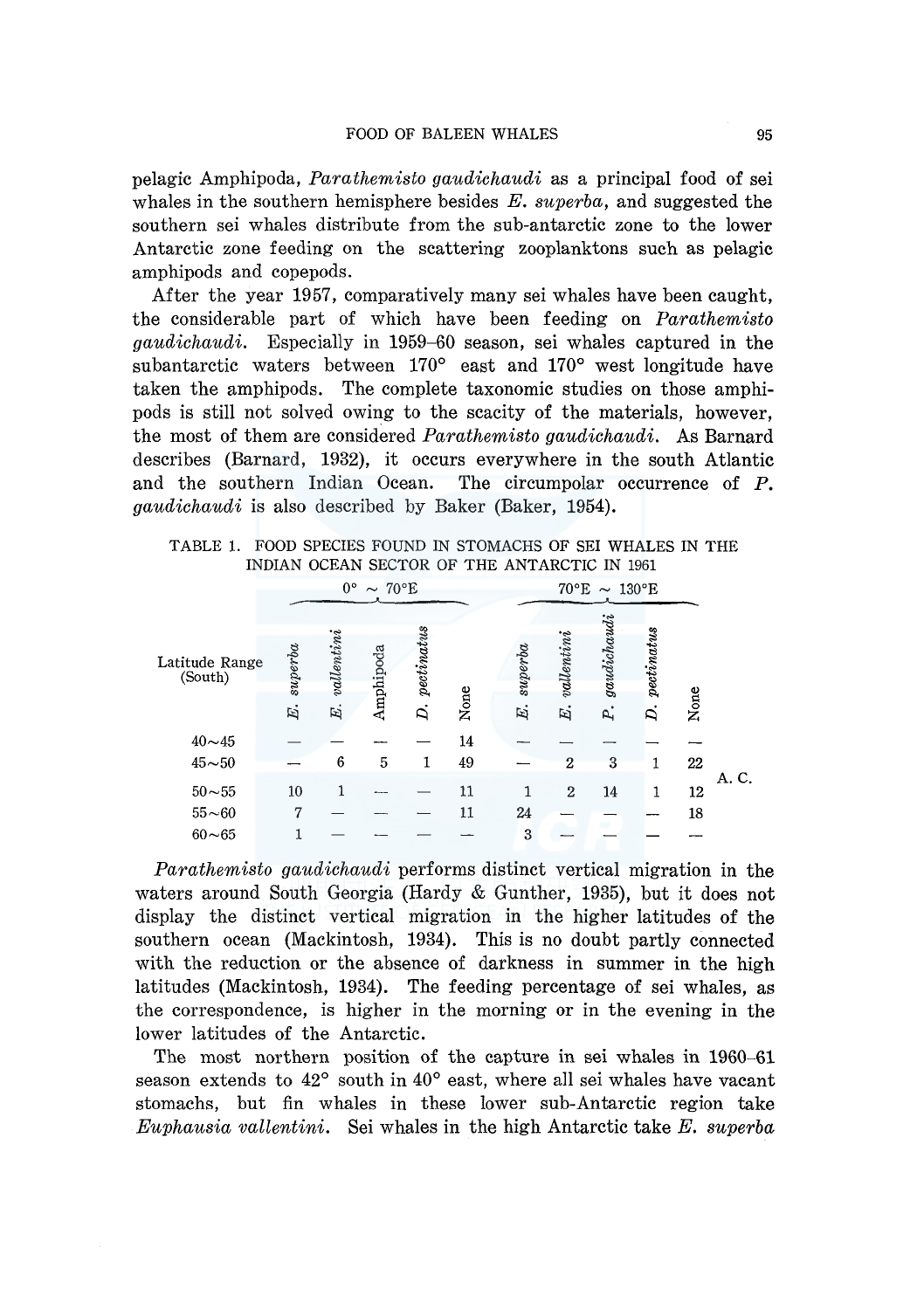as before in the whaling area IV. But many sei whales caught in the whaling area VI take amphipoda including *Parathemisto gaudichaudi*  heavily along with *E. superba.* 

There are three cases of sei whales feeding on a small copepod *Drepanopus pectinatus* Brady. This may be the first description of a copepod found in the stomach of baleen whales except the description by Peteres (1955). Two sei whales take exclusively *Drepanopus pectinatus* in the waters adjacent to Kerguelen Is., and another sei whale caught in the Crozet Is. waters with the mixture of *Euphausia vallentini.* 

Although these cases are the first observations of dominant occurrences in the southern hemisphere, sei whales are usually feeding on copepods in the northern hemisphere, as they have baleen plates of the fine baleen fringe.

|                |        | Species of whales caught |               |       |
|----------------|--------|--------------------------|---------------|-------|
| Years          | Blue   | Fin                      | Hump-<br>back | Sei   |
| $1951 - 52$    | 5,124  | 20,520                   | 1,546         | 32    |
| $1952 - 53$    | 3,866  | 21,197                   | 954           | 123   |
| $1953 - 54$    | 2.684  | 24,986                   | 594           | 251   |
| $1954 \sim 55$ | 2.163  | 25,878                   | 493           | 146   |
| $1955 \sim 56$ | 1,611  | 25,289                   | 1,432         | 276   |
| $1956 \sim 57$ | 1,505  | 25,700                   | 679           | 712   |
| $1957 - 58$    | 1,684  | 25,222                   | 396           | 2.385 |
| $1958 - 59$    | 1.191  | 25,837                   | 2,394         | 1,402 |
| $1959 - 60$    | 1,230* | 26,415                   | 1,338         | 3,234 |
| $1960 - 61$    | 1,739* | 27,299                   | 709           | 4,280 |

TABLE 2. PELAGIC WHALING CATCH IN RECENT 10 YEARS.

Including what we call pigmy blue whales

*Drepanopus pectinatus* is firstly described from the Kerguelen Is. waters (Brady, 1883). Hardy & Gunther (1935) discuss the ecology of it in the waters of South Georgia and Vervoort (1957) describes it from the bays or inlet of Kerguelen Is. Vervoort states further *D. pectinatus*  is found exclusively in a tow of plankton net. In the southern ocean of the Antarctic, *D. pectinatus* has not been observed (Mackintosh, 1934), and Tanaka (1960) also do not observes it in the west waters of Crozet Is. From above descriptions and observations, *D. pictinatus* is considered as a coastal form in the circumpolar high sub-Antarctic and lower Antarctic zone. Subsequently, *D. pectinatus* is not important for the oceanic forms and schools of baleen whales as their foods. Many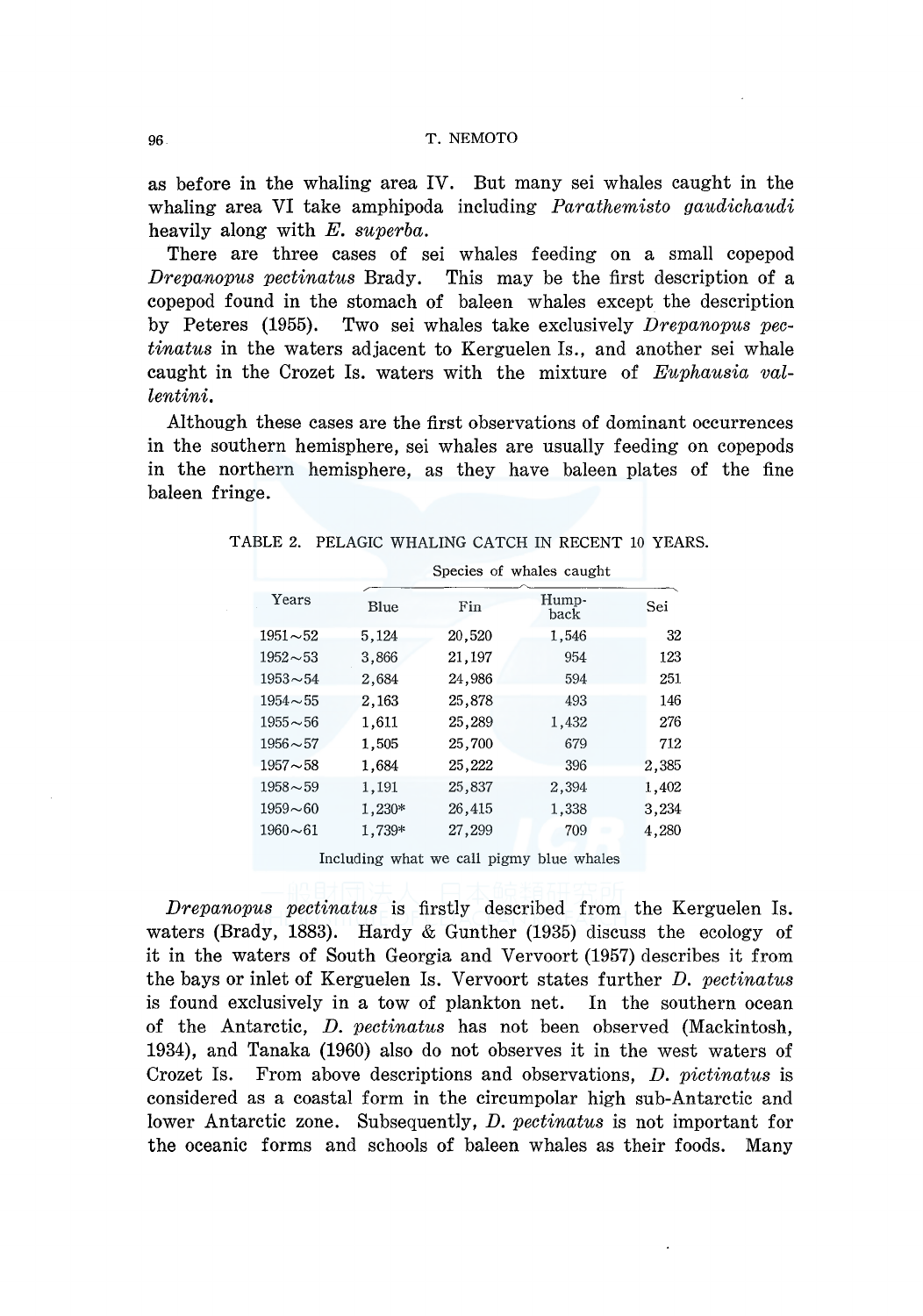southern right whales which swarmed in Kerguelen, Prince Edward and Crozet Is. waters in 19 century (Townsend, 1935) might take the copepod with their fine baleen fringes.

It is not certain if other micro copepods in the southern ocean may be foods for sei whales, however, sei whales feed in the waters where the standing crop of copepods and other micro zooplanktons demonstrate the maximum abundance (Foxton, 1956). These areas are observed a little south of the Antarctic convergence, and some other micro organisms will be found as their foods in future investigations.

# DISTRIBUTION OF BALEEN WHALES

From the observations in recent 5 years in the Antarctic and the southern ocean, it should be recognized that the pattern of the whale distribution and foods of baleen whales are changing to some extent. The most striking points, which are very interesting for the biology of baleen whales may be summarized as followings.

1. Sei whales-Usually sei whales had been only observed by pelagic expeditions in the latter part of the whaling season in small number in the Antarctic. Recent catch statistics prove that many sei whales have been caught in the Antarctic zone in summer suggesting that they enter the Antarctic in many schools to feed.

Of course, this may partly due to the decrease of another valuable baleen whales, blue, fin and humpback whales, but it is said that sei whales are realy increasing in the Antarctic by whalers.

As the age groups of sei whales caught in recent expeditions are considerably older, sei whales are considered to have been migrating in the lower Antarctic or the high sub-Antarctic areas before recent seasons.

The reason why so many sei whales come to feed in the Antarctic is still unsettled yet, however, three suppositions are given here. One reason is that the increase of the number of sei whales causes the population pressure among sei whales and they seek the feeding ground in the Antarctic. The second is the decrease of the number of southern fin and blue whales which have been feeding in the Antarctic zone. This also means the turned chasing to sei whales instead of blue and fin whales. In a formar report (Nemoto, 1959), I note the 'Balance' among each baleen whale species in the feeding ground as a condition of whale migration to feeding areas. The decrease of blue and fin whales may bring about the spread of the feeding range of sei whales in the southern ocean, as sei whales sometimes share the food *E. superba*  with blue and fin whales in the southern latitudes. The third is the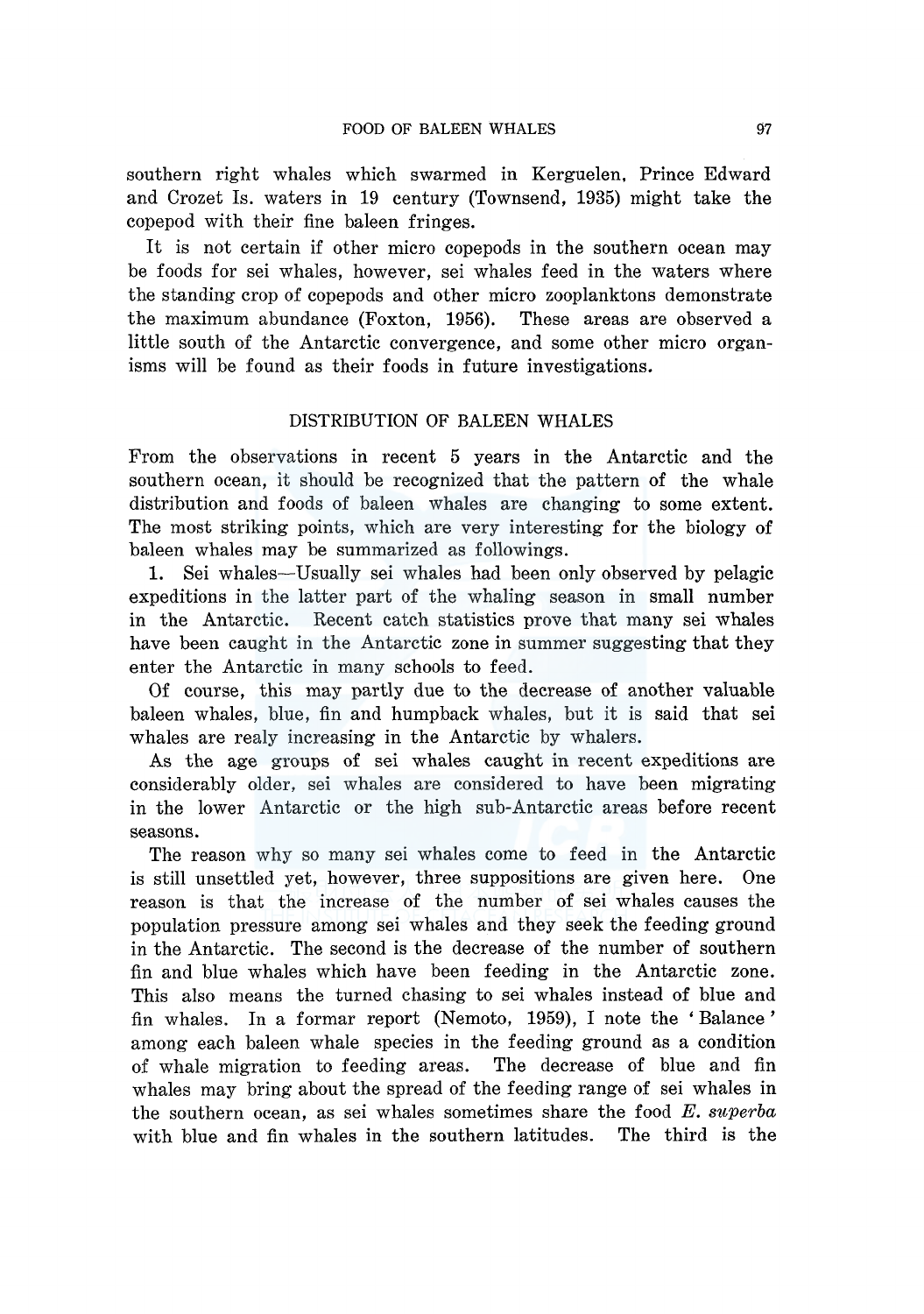## 98 T. NEMOTO

change of oceanographic condition in the Antarctic. The surface temperature and other surroundings, and fluctuations in the abundance of standing crop of food planktons have the important control for the migration of sei whales.



Fig. 2. Distribution of sei whales caught Japanese whaling in 1960 and 1961.

2. Blue whale-The second striking feature in the recent operation is the catch of blue (pigmy blue) whales in the lower waters of the Antarctic zone and high sub-Antarctic zone. Blue whales caught in the lower waters of Kerguelen Is. are considered to belong to a distinct population apart from the usual Antarctic blue whales and may be called pigmy blue whales (Ichihara, 1961). Blue whales which possess the same character have also been caught in the adjacent waters to Prince Edward Is. and Crozet Is. Although the process of the segregation in these blue (pigmy blue) whales in those region is still remained unsolved, the reduction of body length in the blue (pigmy blue) whales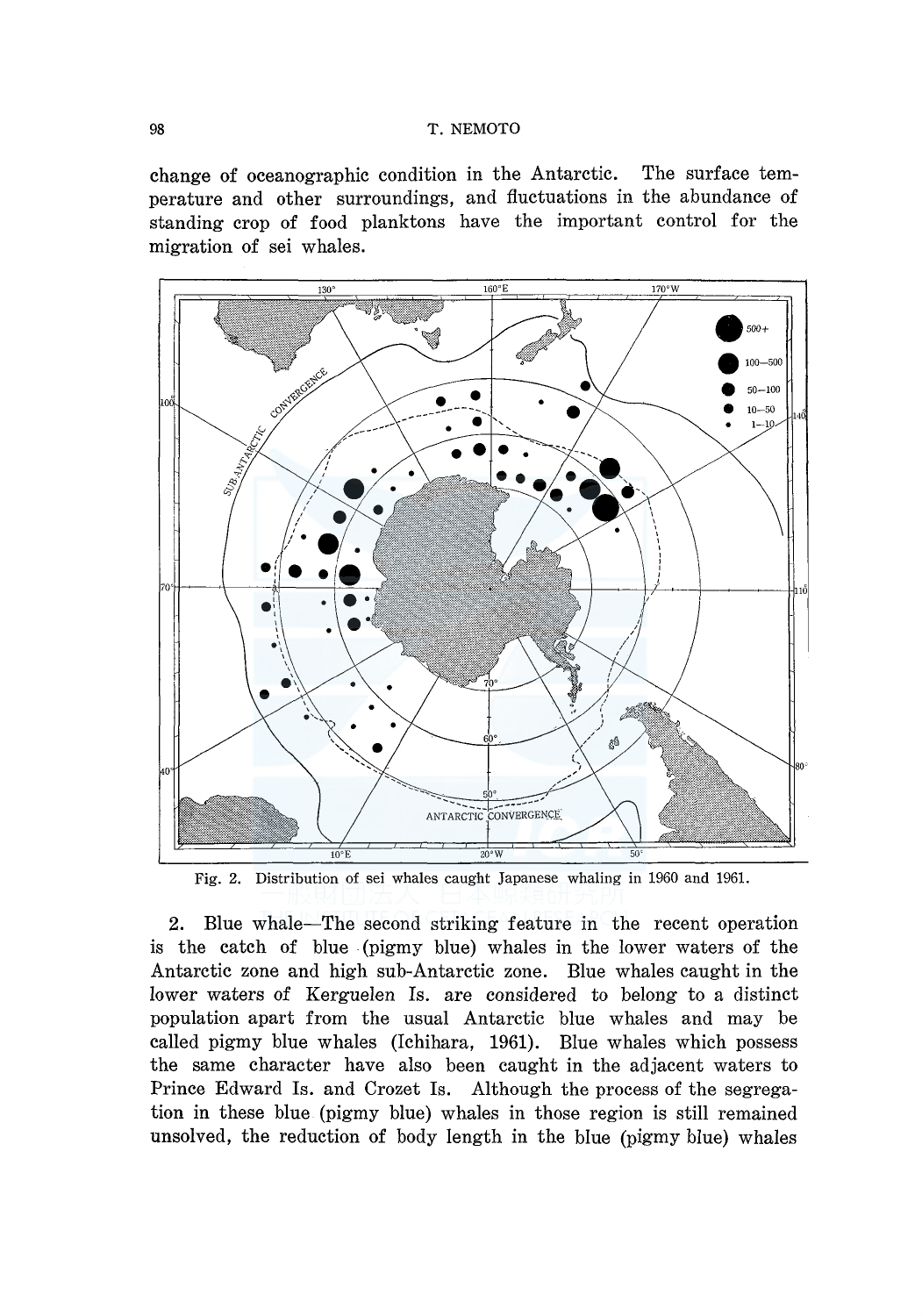may be due to the water temperature and abundance of foods as well as the population pressure among the population. The three explanations considered in relation to the number of blue whales for the process of the segregation are followings.

The one is that blue (pigmy blue) whales in the lower waters were separated by the population pressure from the usual blue whales in the high Antarctic already in the time when the pack-ice waters were occupied by many usual blue whales.



Fig. 3. Distribution of fin whales caught Japanese whaling in 1960 and 1961.

That blue (pigmy blue) whales have come to feed in the lower latitudes owing to the decrease of blue whales by whaling is the other explanation. This example is found in a land animal Buffalo *(Bubalis caffer)* in South Africa. They were living in the plain when their number is numerous. But after the decrease of the number of animals by the rinderpest, they were feeding in the bush along the river.

The isolation owing a mutation is third assumption.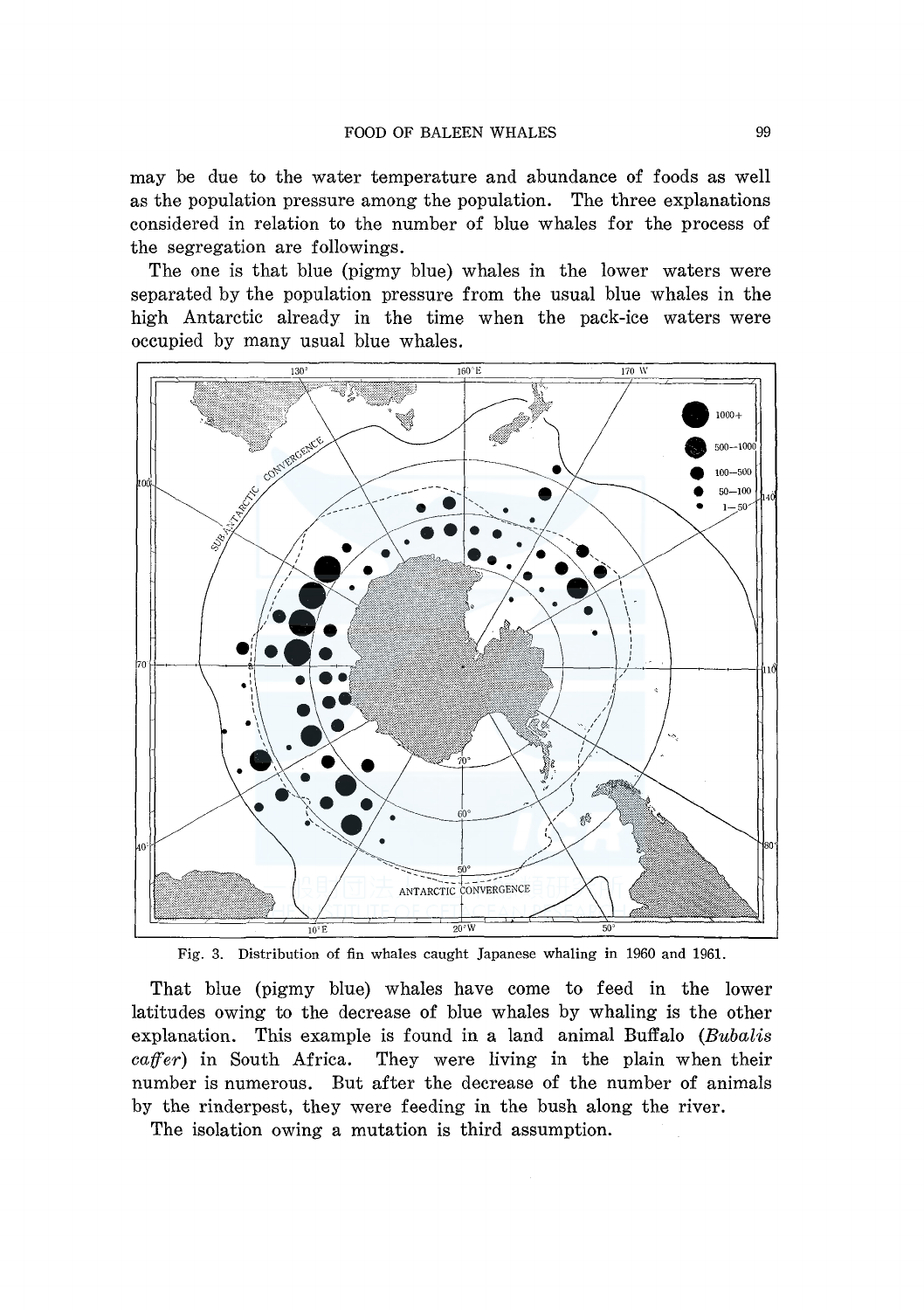#### 100 T. NEMOTO

To consider the migration of blue fin and sei whales in the lower Antarctic in summer, the observations on baleen whales in Indian Ocean is very important. In the lower latitudes of the Indian Ocean, considerable number of rorquals are found according to the observation carried out by ships (Brown, 1957). The direct evidence that baleen whales observed in Indian Ocean may have relation to those whales is not



Fig. 4. Distribution of blue whales caught Japanese whaling in 1960 and 1961.

obtained yet, however, there may be some relations between the observations from St. Paul ridge to Amsterdam St. Paul Plateau from December to May, and the baleen whales in Kerguelen, Crozet and Prince Edward Is. waters.

The provisional report compiled by Zenkonich (1960) clearly shows the obsevation of blue and fin whales in the waters of Prince Edward and Crozet Is. If these blue (pigmy blue) whales come up to the north in winter season of the southern hemisphere leaving the feeding ground, two routes in St. Paul ridge and Madagascar ridge are drawn. The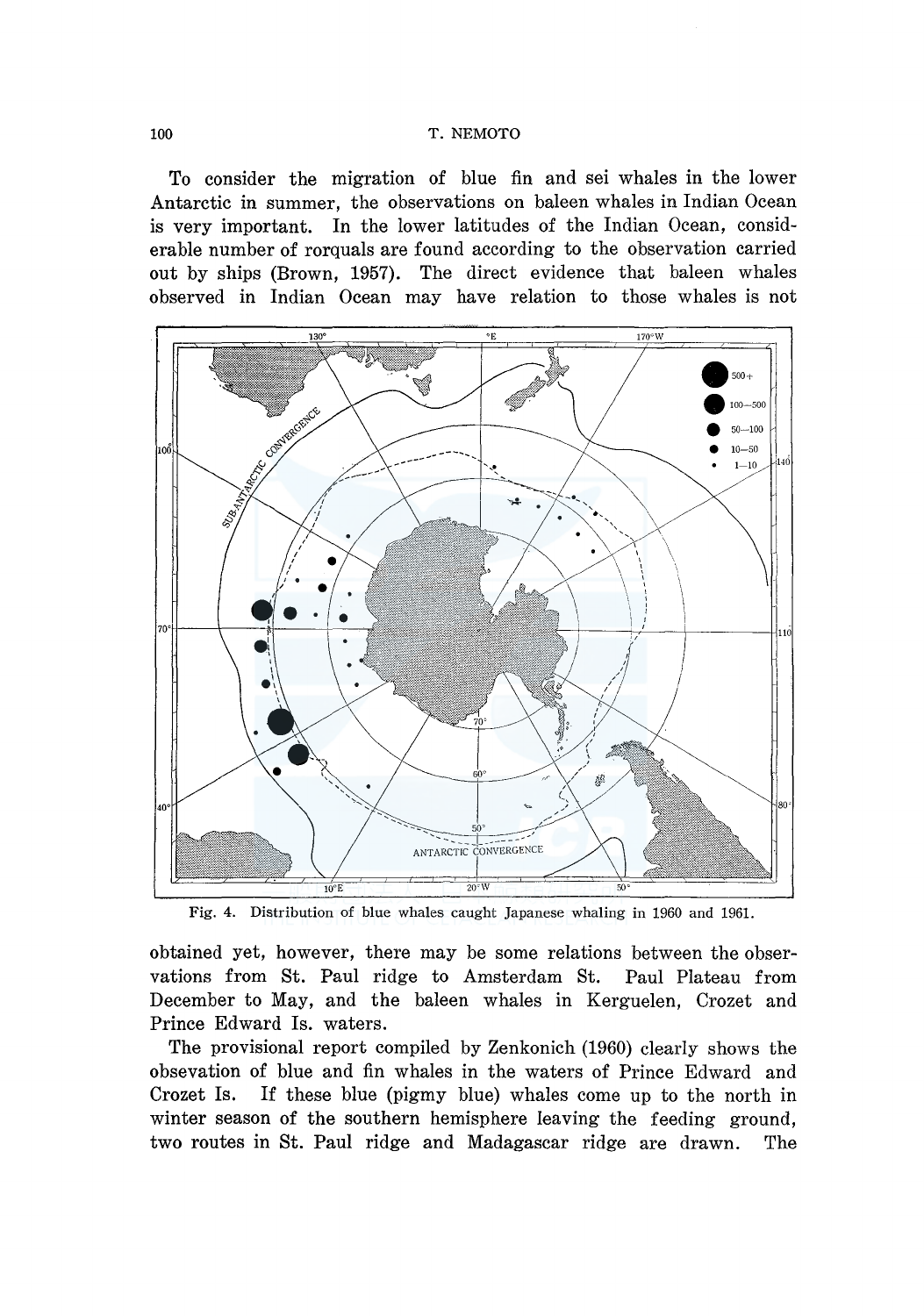observations in these routes are comparatively scarce, and there still remains the possibility of the stay of blue whales in the waters as the ice limit in these areas are far in the south.

3. Fin whales-The fact that so many fin whales have been caught in the lower latitudes of the Antarctic also suggests the fluctuation in the standing crop of euphausiids in the Antarctic. As disscussed in the former part, *Euphausia superba* in the waters of Kerguelen Gaussberg ridge is apparently originated in the East Wind Drift waters. And the scarcity of findings of fin whales in the pack-ice waters in 1959-60 season may prove the lean crop of *E. superba* in the pack ice waters. *Euphausia vallentini* has not described in the published report on food of whales in the lower latitudes of southern whaling grounds (Mackintosh & Wheeler 1929, Dall & Dunstan, 1957), but its abundance in recent years is proved by the numerous fin whales feeding it. If these fluctuations in the crop of euphausiids realy exist, they must be originated in some ecological conditions such as the outburst according to the change of oceanographical conditions, and must have the important role for the feeding migration of baleen whales in general.

## SUMMARY

1. In recent Japanese whaling expeditions in the Antarctic, *Euphausia superba* Dana has distributed along the Kerguelen Gaussberg ridge waters as far as 55° south latitude from the pack-ice as a main food of baleen whales. Including other observation in Boubet Is. waters and Ross Sea, the northern boundary of the dominant occurrence in *Euphausia superba* as whales' food is considered a little north against the result hitherto established.

2. Blue and fin whales in the waters of the lower latitudes around Prince Edward Is., Crozet Is. and Kerguelen Is. are feeding exclusively on *Euphausia vallentini* Sttebing. A few sei whales in above waters also feed on *E. vallentini. E. vallentini* is observed also in the shelf of Antipodes Is. Aukland Is. and Campbell Is.

<sup>194</sup>3. Including *Parathemisto gaudichandi* (Guér.), pelagic amphipods are important as a food of sei whales in the southern ocean. *P. gaudichandi* occurs most abundantly in the waters along the Antarctic convergence. A copepod *Drepanopus pectinatus* Brady is taken by three. sei whales in the coastal waters of islands in the sub-Antarctic zone in Indian Ocean in 1960 and 1961.

4. The distribution of blue, fin and sei whales is studied especially in relation to the fluctuation of foods abundance and individual number of whales in the population as a preliminary report. This problem will be very important theme in the future research.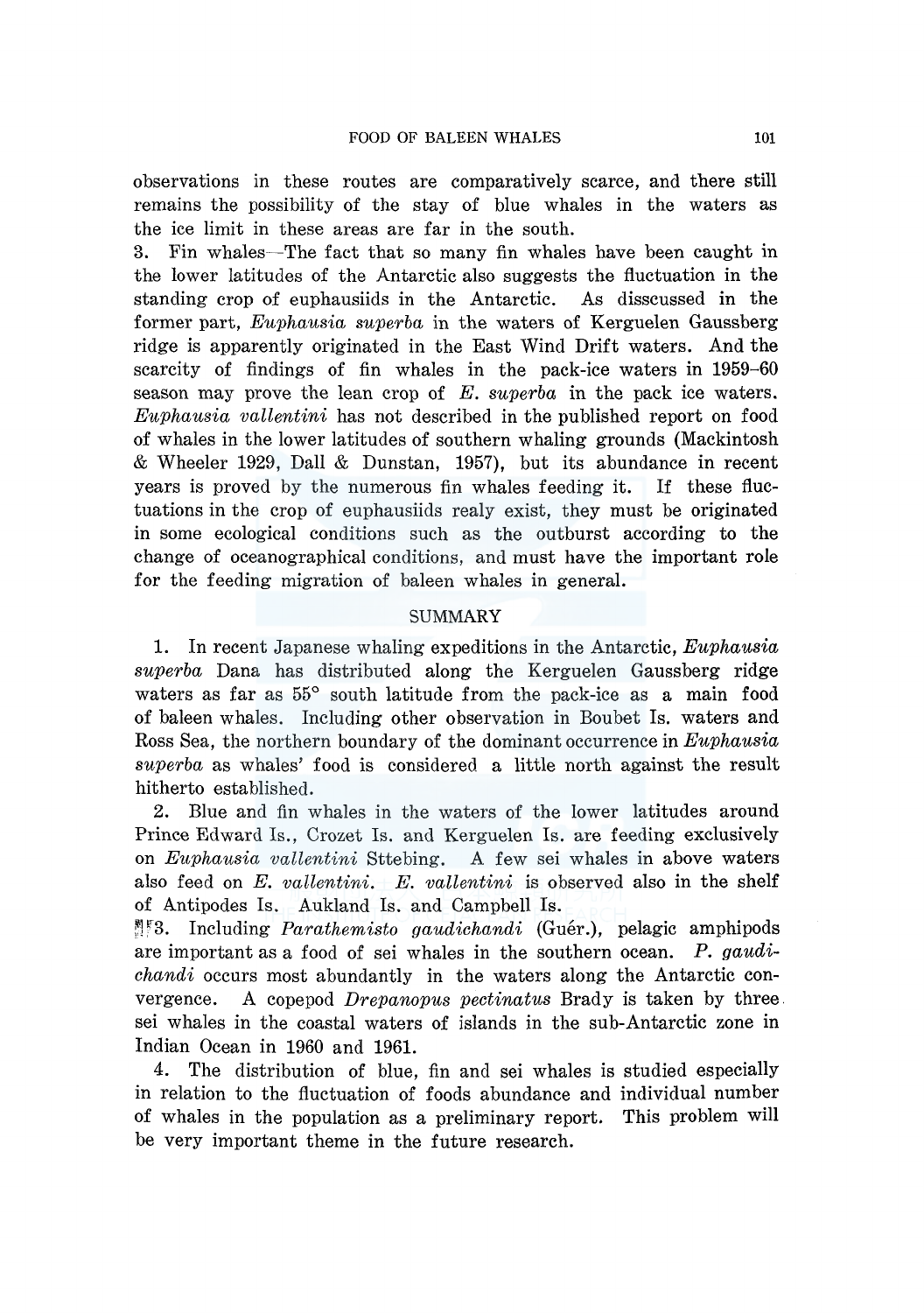#### ACKNOWLEDGEMENT

I would like to express my sincere thanks to Dr. Yoshiyuki Matsue of the University of Tokyo for his kind criticism on euphausiids, and Dr. Otohiko Tanaka of the Kyushu University kindly comments a copepod *Drepanopus pectinatus* Brady, upon which part of this study is based.

#### REFERENCES

- BAKER, A de C. (1954) The circumpolar continuity of Antarctic Plankton species. *Discovery Rep.,* 27: 201-18.
- ---(1956). The distribution and life history of *Euphausia triacantha* Holt & Tattersal. *Discovery Rep.,* 29: 309-40.
- BARNARD, K. H. (1932). Amphipoda. *Discovery Rep.,* 5: 1-326.
- BEKLEMISHEV, C. W. (1960). Southern atomospheric cyclones and the whale feeding grounds in the Antarctic. *Nature,* 187: 530-1.
- BRADY, G. S. (1883) Report on the copepods collected by H. M. S. Challenger during the years 1873-76. *Challenger Rep.,* 8, part 23:
- DALL, W. & D. DUNSTAN (1957). *Euphausia superba* Dana from a humpback whale *Megaptera nodosa* (Bonnaterre) caught off Southern Queensland. *Norsk Hvalfangst-Tid.,*  46 (1): 6-12.
- DEACON, G. E. R. (1937). The hydrology of the southern ocean. *Discovery Rep.,* 15: 1-124.
- FOXTON, P. (1956). The distribution of the standing crop of zooplankton in the southern ocean. *Discovery Rep.,* 28: 191-236.
- HARDY, A. C. & E. R. GUNTHER (1935). The plankton of the South Georgia whaling ground and adjacent waters, 1926-27. *Discovery Rep.,* 11: 1-377.
- ICHIHARA, T. (1961). Blue whales in the waters around Kerguelen Island. *Norsk Hvalfangst-Tid.,* 50 (1): 1-20.
- JOHN, D.D. (1936). The southern species of the genus *Euphausia. Discovery Rep.*, 14: 193-324.
- MACKINTOSH, N. A. (1934). Distribution of macro-planktons in the Atlantic sector of the Antarctic. *Discovery Rep.,* 9: 67-158.
- (1937). The seasonal circulation of the Antarctic macro-plankton. *Discovery Rep.,*  16: 365-412.
	- $-$  (1942). The southern stock of baleen whales. *Discovery Rep.*, 22: 197-300.
- ---(1946). The Antarctic convergence and the distribution of surface temperature in Antarctic waters. *Discovery Rep.,* 23: 177-217.
- ---(1960). The pattern of distribution of the Antarctic fauna. *Proc. Roy. Soc. Lond.,* B, 152: 624-31.
- MACKINTOSH, N. A. & J. F. G. WHEELER (1929). The southern blue and fin whales. *Discovery Rep.,* 1:
- MARR, J. W. S. (1956). *Euphausia superba* and the Antarctic surface current. *Norsk Hvalfangst-Tid.,* 45 (3): 127-34.
- NEMOTO, T. (1959). Foods of baleen whales with special reference to whale movements. *Sci. Rep. Whales Res. Inst.,* no. 14: 149-290
	- -(1961). [Tow records of Euphausia as foods of baleen whales]. *Geiken Tsushin,* no. 113: 22 (In Japanese).